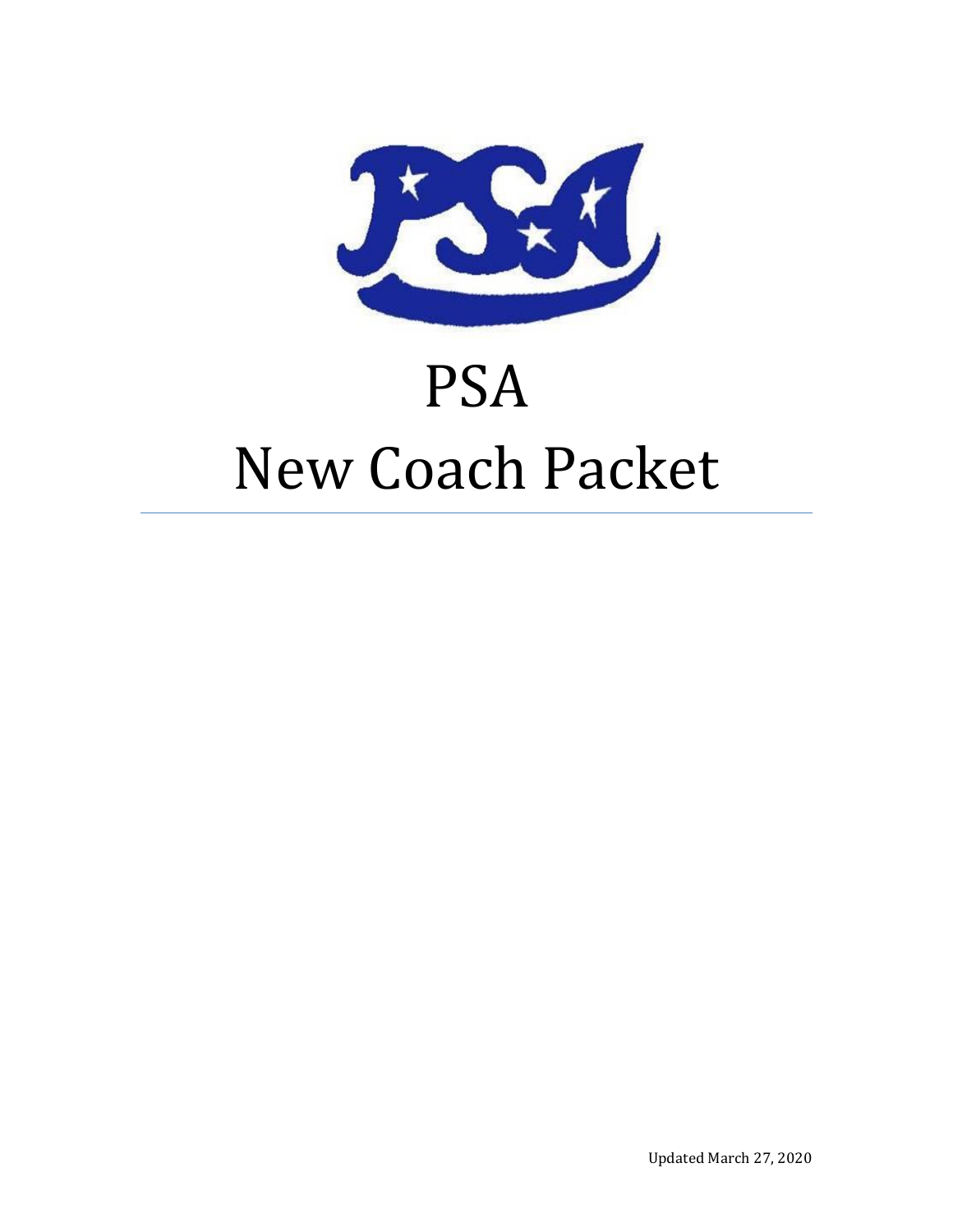### **Table of Contents**

| <b>Welcome to Coaching at PSA</b>                                                            |          |
|----------------------------------------------------------------------------------------------|----------|
| 1.                                                                                           |          |
| 2.                                                                                           |          |
| 3.                                                                                           |          |
| How to Obtain Additional Info and Communicate with PSA Error! Bookmark<br>4.<br>not defined. |          |
| 5.                                                                                           |          |
| After the Game<br>6.                                                                         |          |
|                                                                                              | defined. |
| 7.                                                                                           |          |

# **Welcome to Coaching at PSA**

Thank you for volunteering to coach at PSA! Our volunteer coaches are the lifeblood of our organization and we couldn't do it without you. Below you'll find everything you need to get started as a coach.

### **1. Getting Organized**

### <span id="page-1-0"></span>A) Coaches Application/Background Check

All Coaches are required by PSA to complete a background check/coaches' application. This can be <u>found on our website</u>. After the application has been completed and you're approved, you'll receive an email in 1-2 business days.

### B) How to Find the Coaches Application/Background Check

Coaches can find the Coaches Application/Background Check location under the "Online Forms" link on the right side of our home page. See below for an example: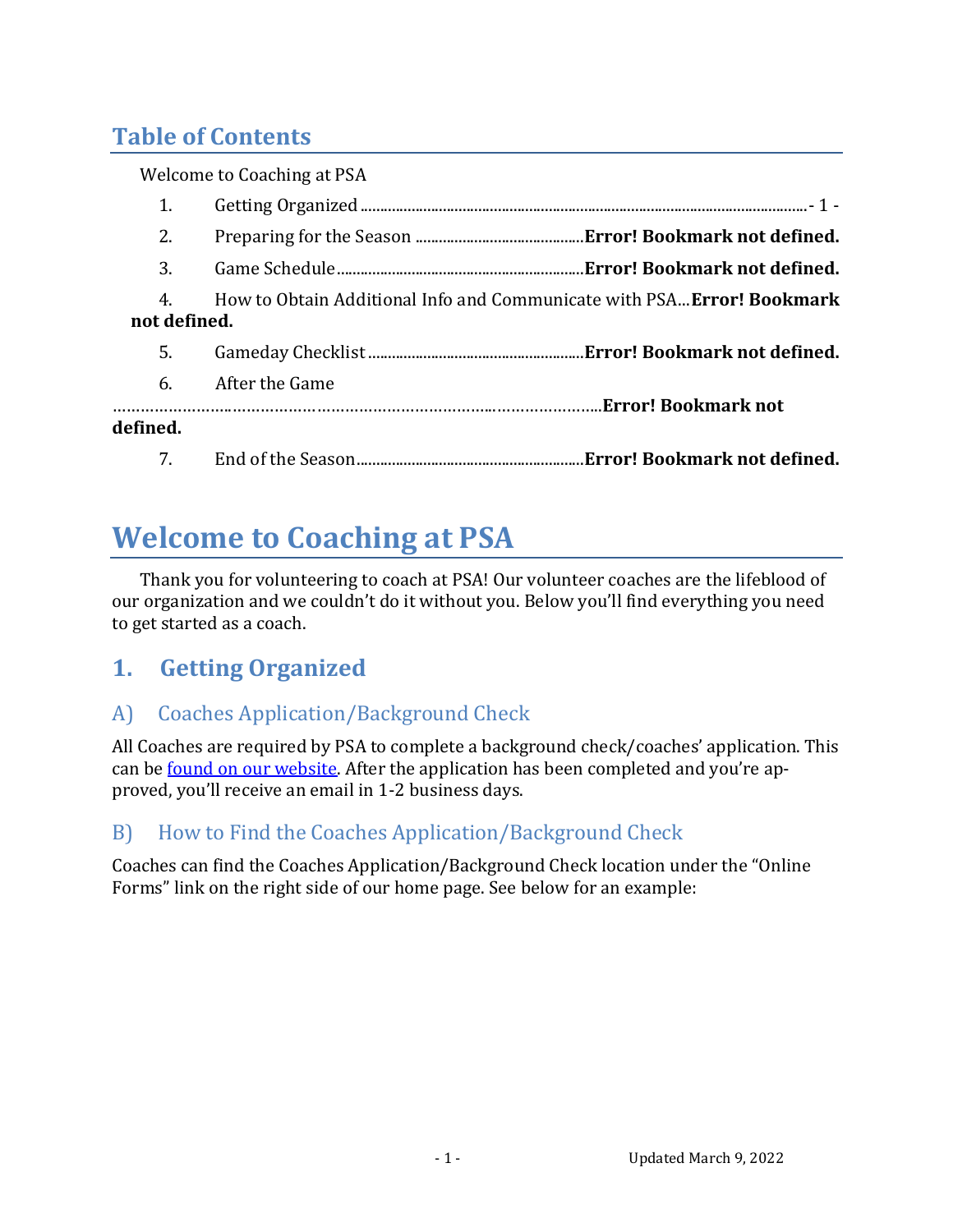| Golf<br>Track<br>Wrestling<br>Dance<br><b>Rugby</b> | PreSchool                                                                                                                                                                                                                                                                                                                                                                                                             |
|-----------------------------------------------------|-----------------------------------------------------------------------------------------------------------------------------------------------------------------------------------------------------------------------------------------------------------------------------------------------------------------------------------------------------------------------------------------------------------------------|
| $\times$                                            | Links                                                                                                                                                                                                                                                                                                                                                                                                                 |
| Login                                               | <b>Employment Opportunities</b><br>■ FAQ<br>· Welcome to PSA<br>Online Registration- MySam<br>- Online Forms<br>Coaches Tools<br>- Refund Policy<br>Uniform Shop<br>Photographer - Impact Images<br>■ Camps<br>• Chess Class<br>■ PSA Scholarships<br>· Sponsorship Opportunities<br>Parents Code<br>Coach's Code of Conduct<br><b>PSA Building Etiquette</b><br>Dick's Sporting Goods Coupons<br>Consulting Services |
| Call Now 972.208.5437                               | <b>Want to Coach</b><br><b>Enter Scores</b><br><b>Referee Evaluations</b>                                                                                                                                                                                                                                                                                                                                             |
| leagues incorporated to form one administrative     |                                                                                                                                                                                                                                                                                                                                                                                                                       |

### C) Obtaining a Coaches Badge

Once approved for your background check, Coaches will need to go to PSA 1, PSA McKinney or PSA Murphy during business hours to get your coaches badge and picture taken BEFORE your first game. It is best to do this as soon as possible to avoid any confusion or forfeits.

Coaches badges are required to be on the sideline during your team's game(s). Without a valid badged coach on the sideline for your team, the game will be forfeited.

### D) Utilizing DaySmart to Manage Your Team

All coaches and parents utilize our organization's software system called DaySmart. Coaches will need to [create a DaySmart](https://apps.dashplatform.com/dash/index.php?Action=Auth/login&company=psa) profile for themselves. This is where you can manage all aspects of your team including:

- View your players names and contact information
- Invite new players to join your team
- Drop players
- Message all parents/players directly and all at once (send out a "Welcome" email to your team as soon as possible)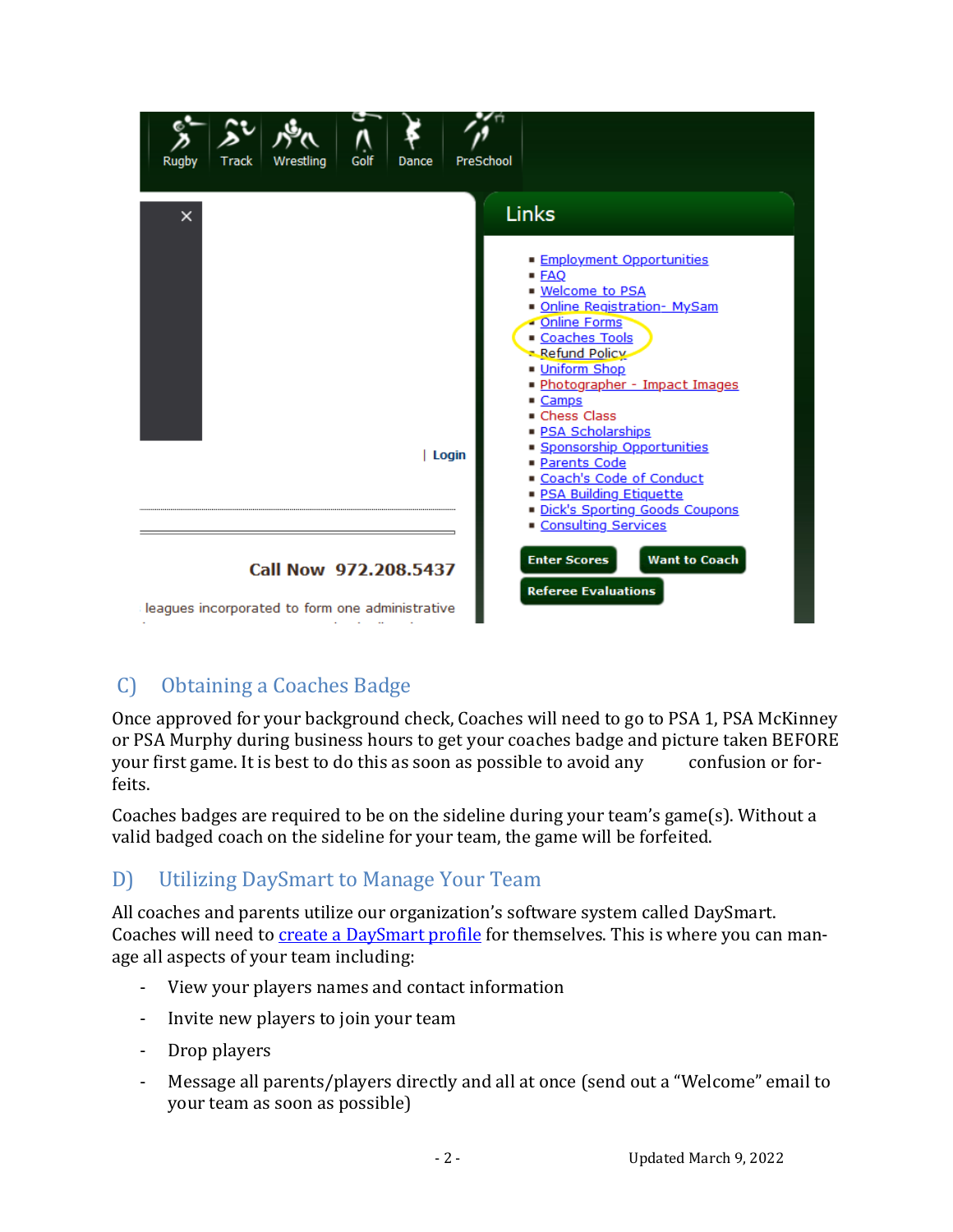- Assign payment amounts
- View game schedule for current season (you and all players will receive game reminders via email and/or text message 2 days prior to game

*If you need to add players*, please reach out to PSA Staff and they will add players to your team, if available.

### E) Communicating with Your Team

You can utilize your DaySmart team page to directly message all players and parents. See the example below:

| +<br>$d$ , Welcome to PSA DASH - Sched $\times$<br>Lloyd (F)<br>$\times$                                                                                                                       |                         |
|------------------------------------------------------------------------------------------------------------------------------------------------------------------------------------------------|-------------------------|
| //apps.dashplatform.com/dash/index.php?Action=Home/index&company=psa#/                                                                                                                         |                         |
| <b>DASH</b>                                                                                                                                                                                    | R                       |
| <b>Tyler</b>                                                                                                                                                                                   |                         |
| Team PL-Crusaders-3B-Lloyd (F)<br>Season Soccer-Outdoor-Spring-2020<br><b>Next Game</b><br>Sat, Apr 4 9:15am @ PSA on Schell Park C PL-FC Legends-3B-Montalva (F) vs PL-Crusaders-3B-Lloyd (F) | Starting Feb 20th, 2020 |
| Team Owes \$0.00<br>Paid \$0.00<br>Message<br>Share<br><b>RSVP</b><br>Invite<br>Manage<br>Team                                                                                                 |                         |

### F) How to Get Uniforms

PSA is here to assist you and your team with your uniform needs! PSA has a full service Uniform Shop located at PSA 1 (6500 Preston Meadow Dr, Plano, TX 75024) to make sure that your team is outfitted for the upcoming season.

Please contact The Shop by calling 972-208-3860 or emailing [uniforms@psaplano.org](mailto:uniforms@psaplano.org) or [ttownsend@psaplano.org.](mailto:ttownsend@psaplano.org)

As a new coach, your job is to select a team name and select your uniform style, obtain sizes, and create artwork (The Shop will walk through the process and create some options for you). For all other information, please visit [the Shop website here.](http://www.psaplano.org/Home/PSAShop.aspx)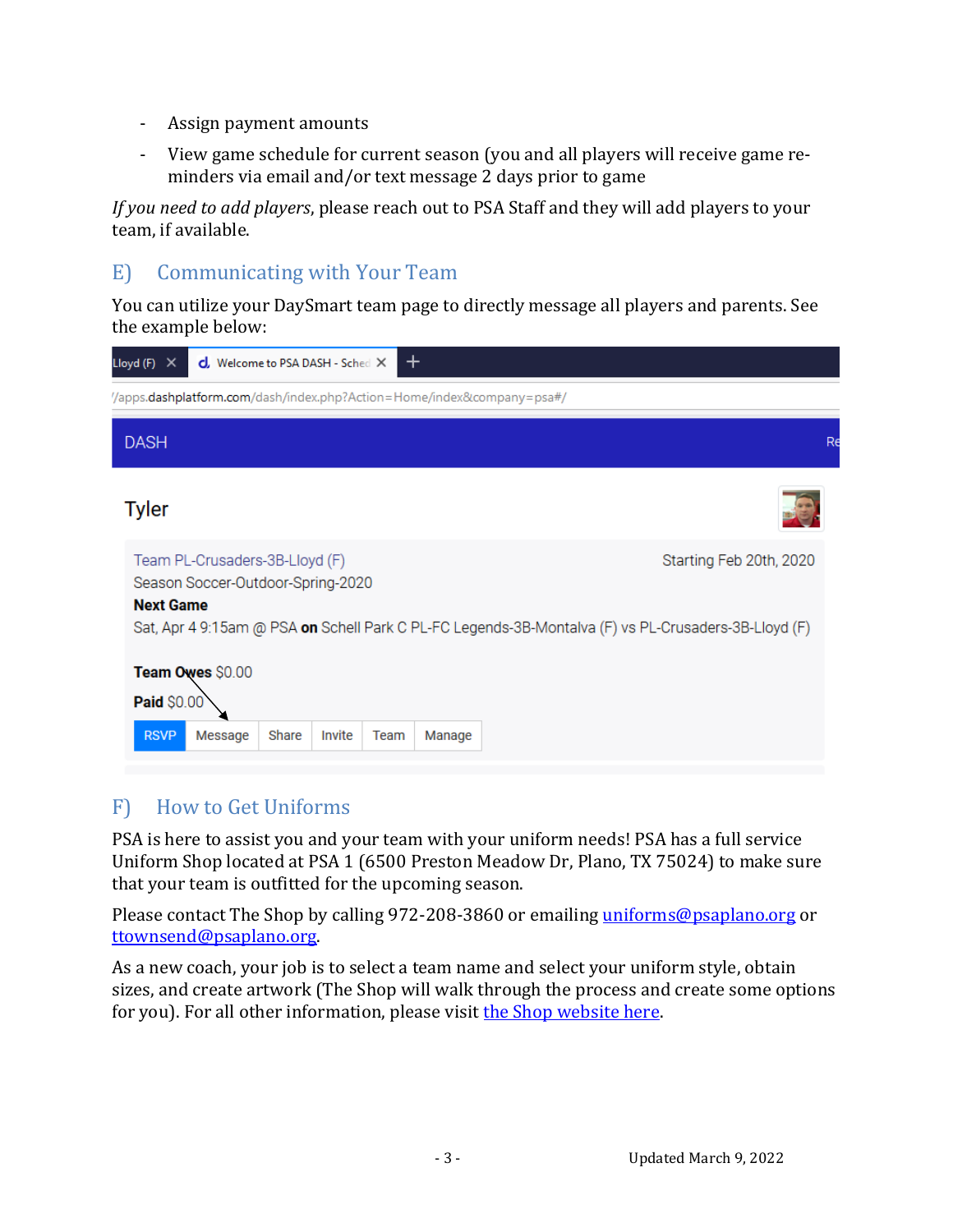### G) Submitting Scheduling Conflicts

PSA accepts up to 3 separate scheduling conflicts per team during each season. In order to submit these, please utilize **COACHES TOOLS** (Use your username and password for DaySmart to access). Here's how to get there and how to do it:

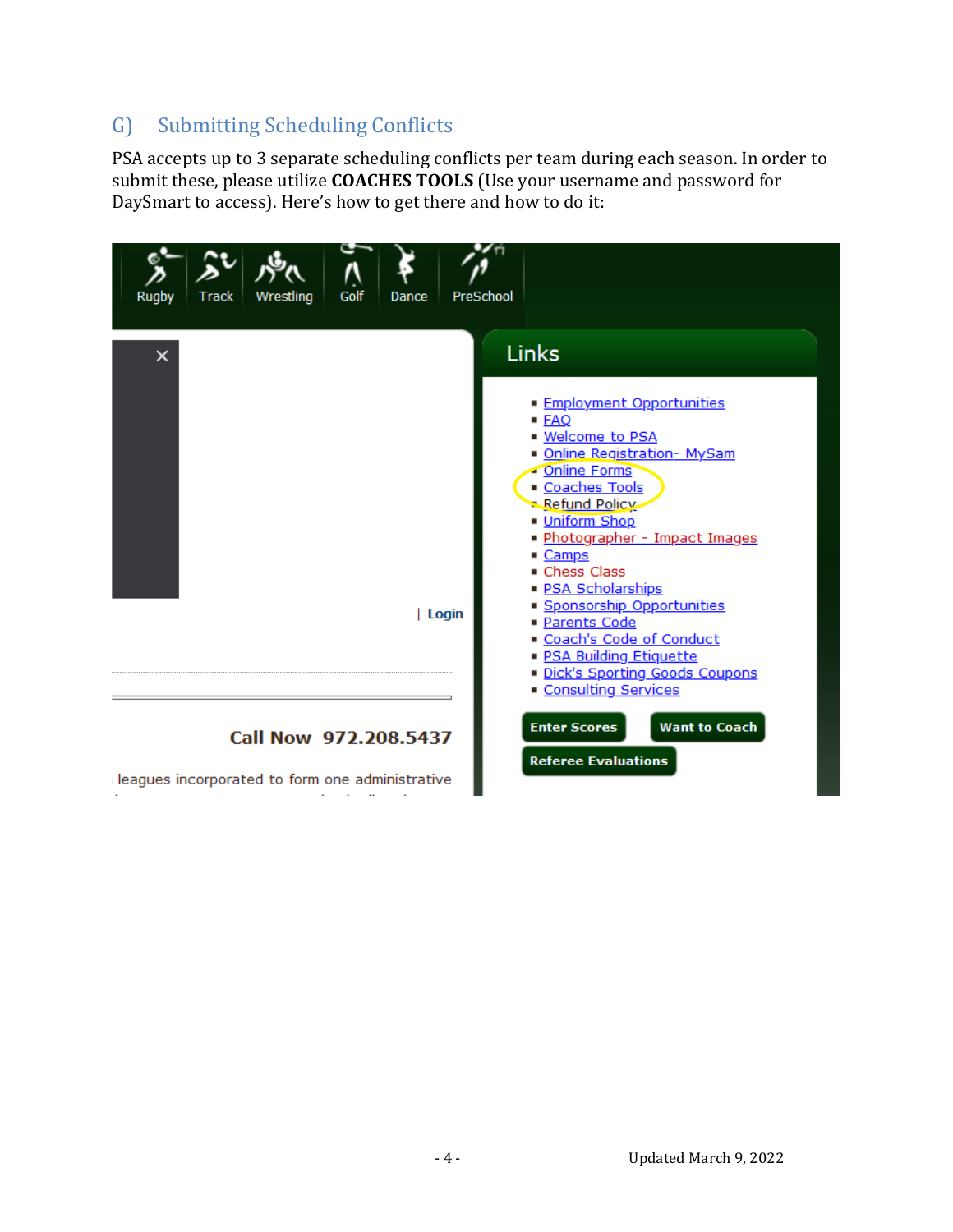| Enter Game Score and Officials Evaluation | Div and Practice (Basketb, Priv)                                                         | Conflicts and Setup - All Sports                                                                                                                                                                                                    | George Roffman Library<br><b>Conflict Request Summary</b>                                  |
|-------------------------------------------|------------------------------------------------------------------------------------------|-------------------------------------------------------------------------------------------------------------------------------------------------------------------------------------------------------------------------------------|--------------------------------------------------------------------------------------------|
|                                           | <b>Enter your Conflict Requests</b>                                                      |                                                                                                                                                                                                                                     | <b>Conflict Requests</b><br>No Conflict Requests                                           |
|                                           | conflict requests are not our accounted every effort is made to honor reasonable require | A team conflict is when you do not have the minimum number of players that can start a game. Please indicate the<br>game dates with a clear reason why your term of the military that and otherwise would need to forfeit. Although |                                                                                            |
| <b>Season</b>                             | << Select a Season >>                                                                    |                                                                                                                                                                                                                                     |                                                                                            |
| League:<br>Tears:                         |                                                                                          | ٠                                                                                                                                                                                                                                   |                                                                                            |
|                                           |                                                                                          |                                                                                                                                                                                                                                     | $\cup$ Delete<br>To remove a conflict, click to select<br>it then press the delete button. |
|                                           |                                                                                          | Net                                                                                                                                                                                                                                 |                                                                                            |
|                                           |                                                                                          |                                                                                                                                                                                                                                     |                                                                                            |

# **2. Preparing for the Season**

### A) Holding Practices

PSA, as an organization, does not provide practice space or book fields on behalf of our teams. It is the responsibility of the coach to find practice space at a local park or by booking fields through their respective city's parks and recreation department. Periodically, we run current coaches specials on rentals at our indoor facilities, as well

We recommend that coaches set up their team's first practice ASAP to be able to meet everyone and get acclimated with your teams.

#### B) Review of the Rules



### C) PSA Coaches Code of Conduct

All Coaches volunteering are required to abide by our **Coaches Code of Conduct**.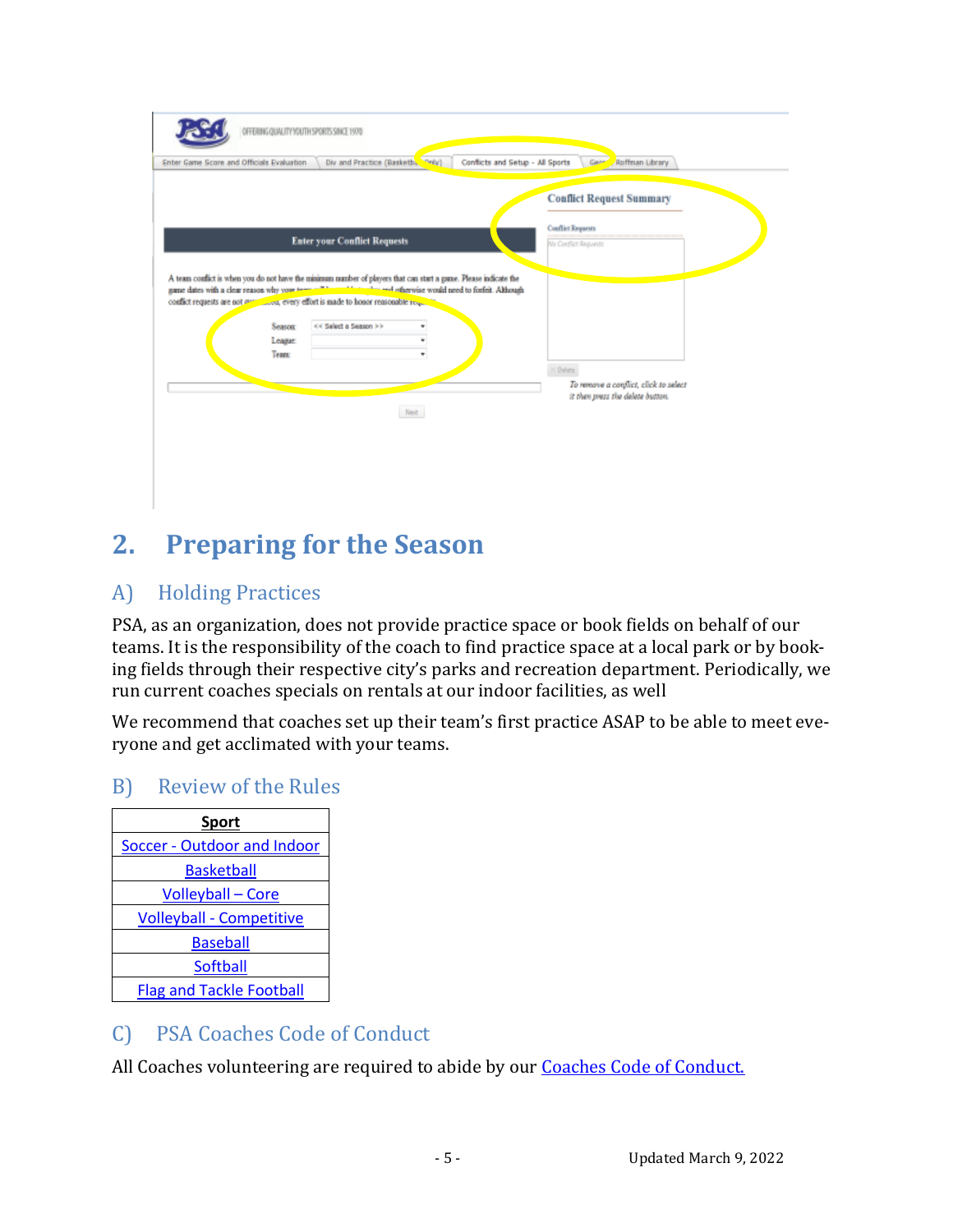# **3. Game Schedule**

### A) Communicating the Schedule

The DaySmart software will notify you and each player/parent of upcoming games. However, it is best practice to send out a message to your team after each game

### B) Game Swap Procedure

PSA gives coaches the tools to be able to swap game times and/or dates should their team not have the minimum amount of players to play a game. Click this link for [an example of a](http://www.psaplano.org/files/soccer/PSASoccerGameSwapExample.pdf)  [game swap.](http://www.psaplano.org/files/soccer/PSASoccerGameSwapExample.pdf)

# **4. How to Obtain Info and Communicate with PSA**

### A) League Coordinators

These are peer coaches who *volunteer* their time and each grade has one. They are responsible for communicating with coaches in their respective grade with all questions, clarifications, and concerns that may arise prior to or during the current season. If the league coordinator is unable to provide clarification, a PSA Staff member will be consulted.

#### B) PSA Sports Managers

Sports Managers are responsible to work directly with League Coordinators. They help build teams, create schedules, and assist customers.

### C) Volunteer Sports Board

These are volunteers that are made up of league coordinators and other coaches. They are responsible to handle come up with solutions to make PSA's sports programs better, assist PSA staff with sports-related items, and handle disciplinary issues, should they arise.

### D) PSA Website

The PSA website has all of the information a coach needs including season dates, coaches tools, etc. You ca[n use this link](http://www.psaplano.org/Home.aspx) to be taken directly to the PSA website.

### **5. Gameday Checklist**

#### A) Game Ball

Bring a properly inflated game ball, whistle, clipboard, and most importantly, your gameday roster. See the [link to the Gameday Roster here.](http://www.psaplano.org/files/soccer/2020SpringOutdoorRosterForm.pdf)

#### B) Cancellations

Please be sure to save the *cancellation page* as a bookmark on your cell phone to get updates from PSA. Games can be cancelled as soon as 1 hour prior to game time.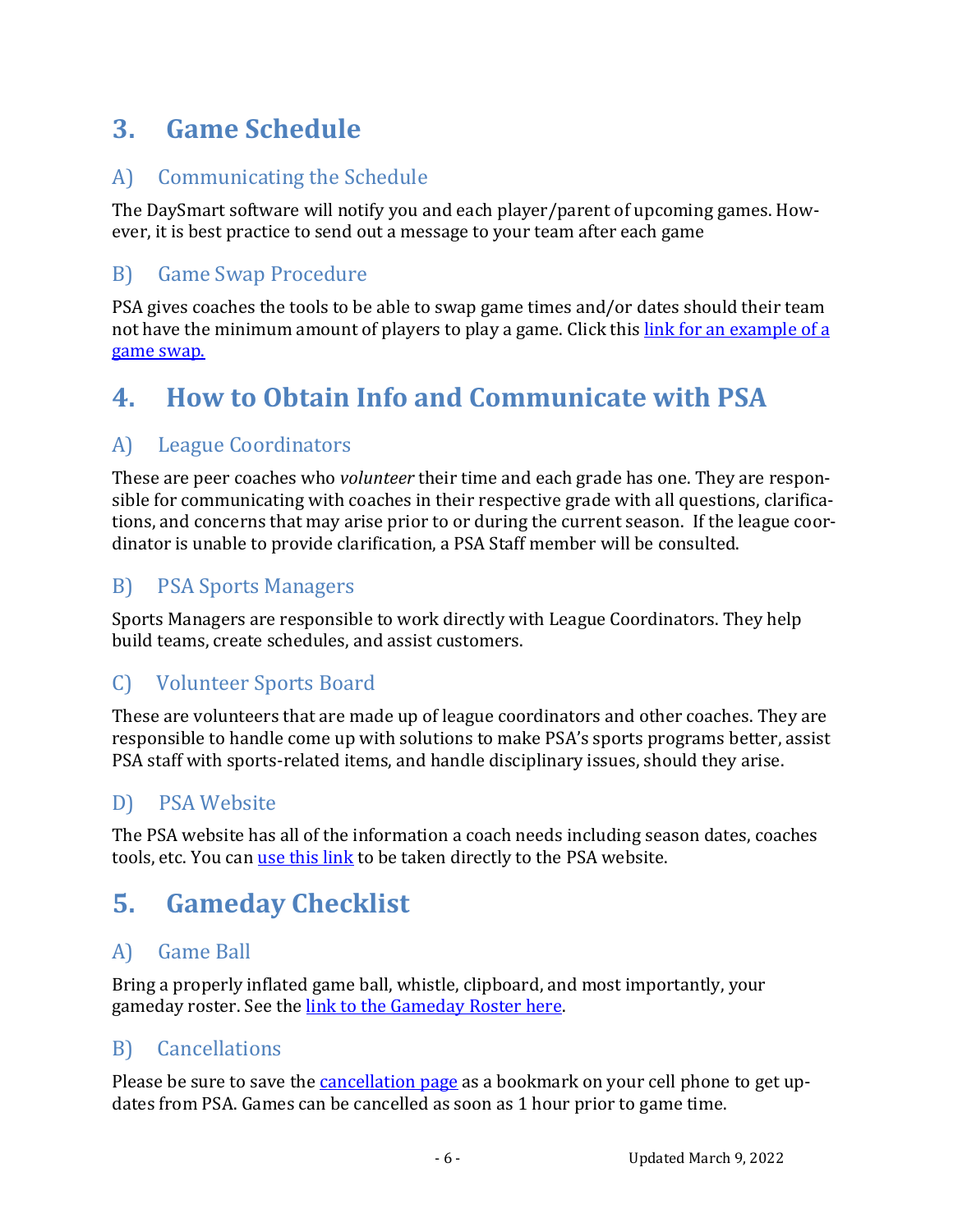### C) Minimum Playing Time Rule (50%)

PSA has a minimum playing time rule. All players must play at least 50%, unless if a player shows up late or has to leave early for any reason.

### D) Additional Game Play Info

Prepare your gameday lineup prior to game time. Lastly, please be aware that games start on time so please have your team ready to go prior to game time.

### **6. After the Game**

### A) Entering Scores

Each coach is responsible to enter in the score after each game is completed via Coaches Tools.

### B) Submitting Referee Evaluations

ALL coaches should submit a referee evaluation after each game is completed via Coaches Tools. A new pop up window will remind you after you submit your score. See below for an example of what the referee evaluation looks like:

| Please tell us about your experience.                                                     |                |                |              |                   |  |
|-------------------------------------------------------------------------------------------|----------------|----------------|--------------|-------------------|--|
| Game Date: 06/25/15 7:45:00 PM<br>Between: Eagles - Harrod - MU - Murphy Magic-Conner (*) |                |                |              |                   |  |
| Please evaluate the game officials.                                                       |                |                |              |                   |  |
|                                                                                           | Excellent      | Good           | Satisfactory | Needs Improvement |  |
| <b>Game Control</b>                                                                       | $\circledcirc$ | ◉              | ∩            | $\circledcirc$    |  |
| Knowledge of Rules                                                                        | $\circledcirc$ | $\odot$        | $\odot$      | $\circledcirc$    |  |
| <b>Clarity of Signals</b>                                                                 | ◉              | ◉              | ∩            | ◉                 |  |
| <b>Overall Performance</b>                                                                | $\circledcirc$ | $\circledcirc$ | $\odot$      | $\circledcirc$    |  |
| <b>Additional Comments</b>                                                                |                |                |              |                   |  |
|                                                                                           |                |                |              | af.               |  |
| <b>Submit Evaluation</b><br>No Thanks                                                     |                |                |              |                   |  |

# **7. End of the Season**

#### A) The Season is Over, Now What?

Congratulations on your first season as a coach at PSA!